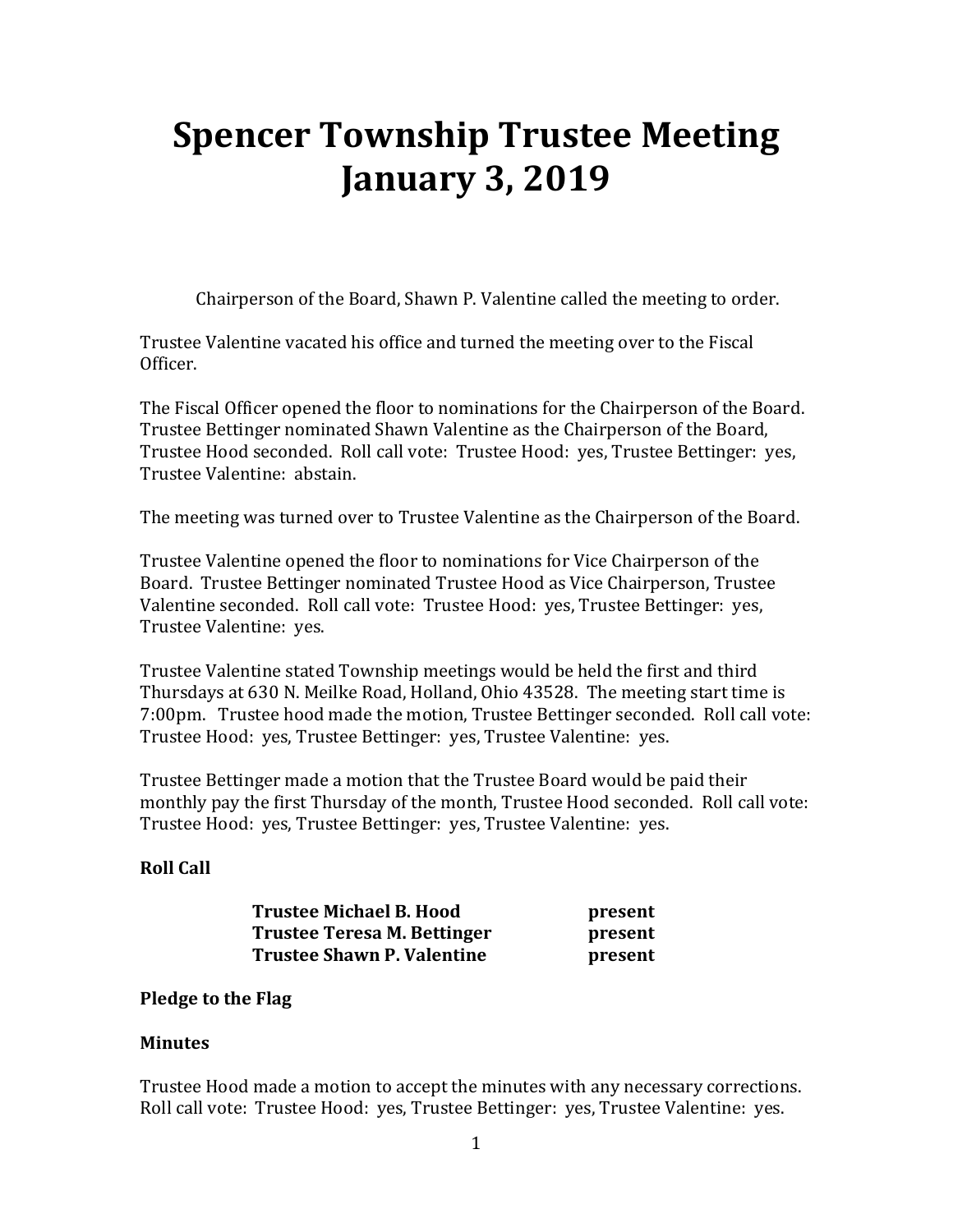### **Financials**

| <b>Payments</b> | \$26,066.58 |
|-----------------|-------------|
| <b>Receipts</b> | \$12,400.12 |

 **Fund Balances** 

| General                       | \$618,968.09   |
|-------------------------------|----------------|
| <b>Motor Vehicle Tax</b>      | \$19,614.80    |
| <b>Gas Tax</b>                | \$99,158.12    |
| Fire                          | \$150,282.54   |
| <b>Permissive Motor Tax</b>   | \$100,775.34   |
| <b>Misc. Capital Projects</b> | \$36,694.50    |
|                               | \$1,025,493.39 |

Trustee Hood made a motion to accept the financials with necessary corrections, Trustee Bettinger seconded. Roll call vote: Trustee Hood: yes, Trustee Bettinger: yes, Trustee Valentine: yes.

#### **Pay the Bills**

Trustee Bettinger made a motion to pay the bills, Trustee Hood seconded. Roll call vote: Trustee Hood: yes, Trustee Bettinger: yes, Trustee Valentine: yes.

#### **Zoning**

Zoning Consultant, Jacob Barnes, gave the zoning report. It is attached to these minutes.

Mr. Barnes gave a review of 2018 and an update of where we are today in the Zoning Department.

Mr. Barnes mentioned he would meet with the Harding Township Zoning Inspector to see if the Townships can collaborate.

#### **Road**

Leaf pick up is almost complete. It should be completed tomorrow.

#### **Fire**

Chief Barry Cousino submitted the fire report. It is attached to these minutes.

## **JEDZ**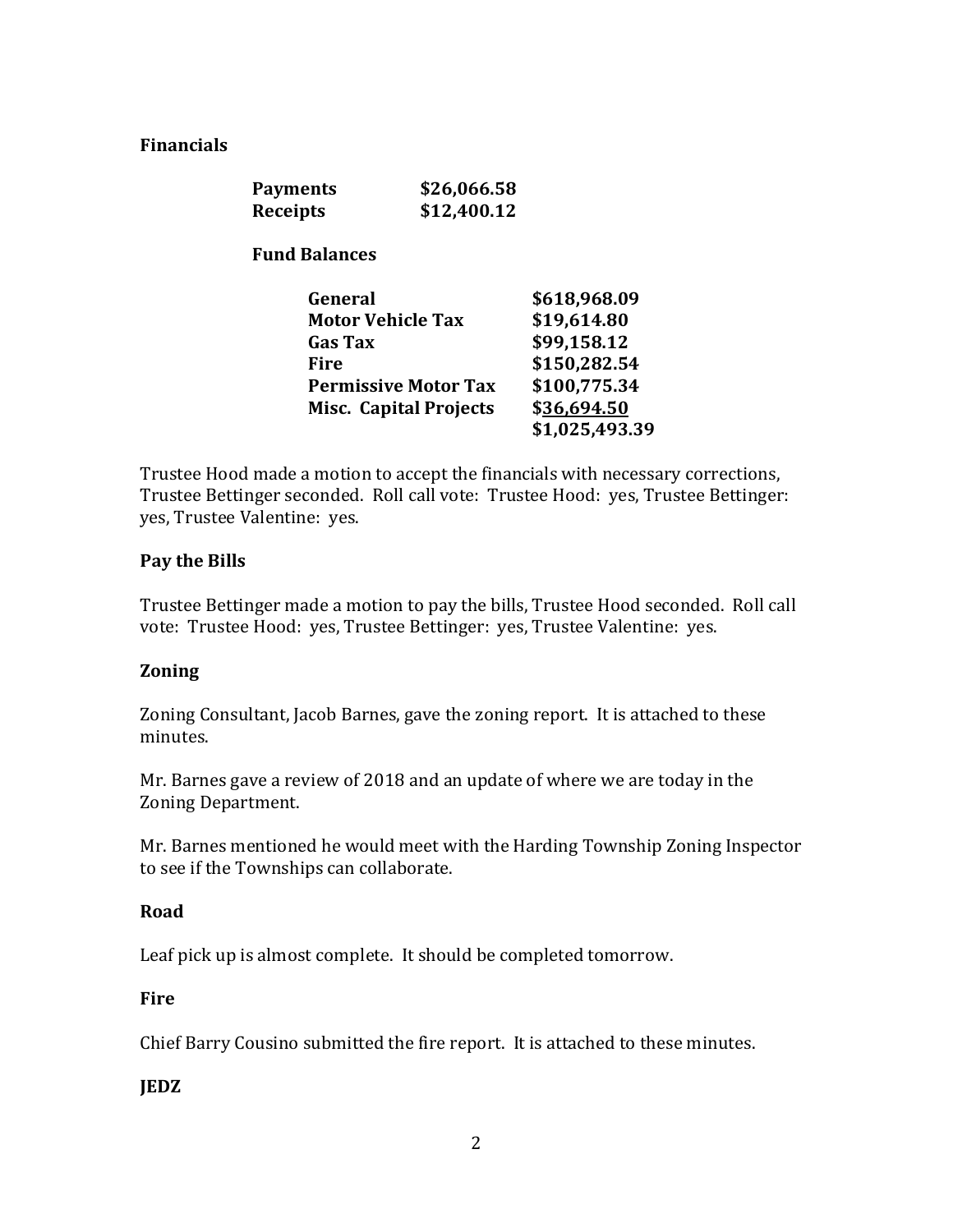#### No meeting

#### **Correspondence**

The Trustee Board voted on the OTARMA Board members.

The Township received notification of 2 meetings for the Ohio EPA Citizens Advisory. The meeting for water quality impacts from U.S. 20A construction will be January 10, 2019 and the meeting regarding Envirosafe expansion will be held January 8, 2019.

TMACOG general assembly meeting will be held on January 28, 2019.

The Township will receive \$18,304.30 for Local Government Services in 2019.

The Toledo Lucas County health Department submitted the 2019 semipublic sewage treatment system operation and maintenance fee. The Township was accessed \$0.

Republic Services and Buckeye Broadband will both increase their costs in 2019.

#### **Old Business**

The title for the freightliner fire engine is needed to get it put on Gov Deals. The Fiscal Officer will ensure the title is obtained.

Trustee Valentine explained the Township needs to assist with the funding of the Drennen ditch project. The silt needs to be removed from the ditch. The cost of the project will be \$120,000. He read resolution 2019-103 for the funding by the Township to complete the project. Trustee Hood made the motion, Trustee Bettinger seconded. Roll call vote: Trustee Hood: yes, Trustee Bettinger: yes, Trustee Valentine: yes.

Trustee Valentine explained the Metroparks denied access to the ditch along their property.

#### **New Business**

Trustee Hood made a motion to go into executive session at 7:39pm to discuss employee matters, Trustee Bettinger seconded. Roll call vote: Trustee Hood: yes, Trustee Bettinger: yes, Trustee Valentine: yes.

Trustee Bettinger made a motion to come out of executive session at 7:53, Trustee Hood seconded. Roll call vote: Trustee Hood: yes, Trustee Bettinger: yes, Trustee Valentine: yes.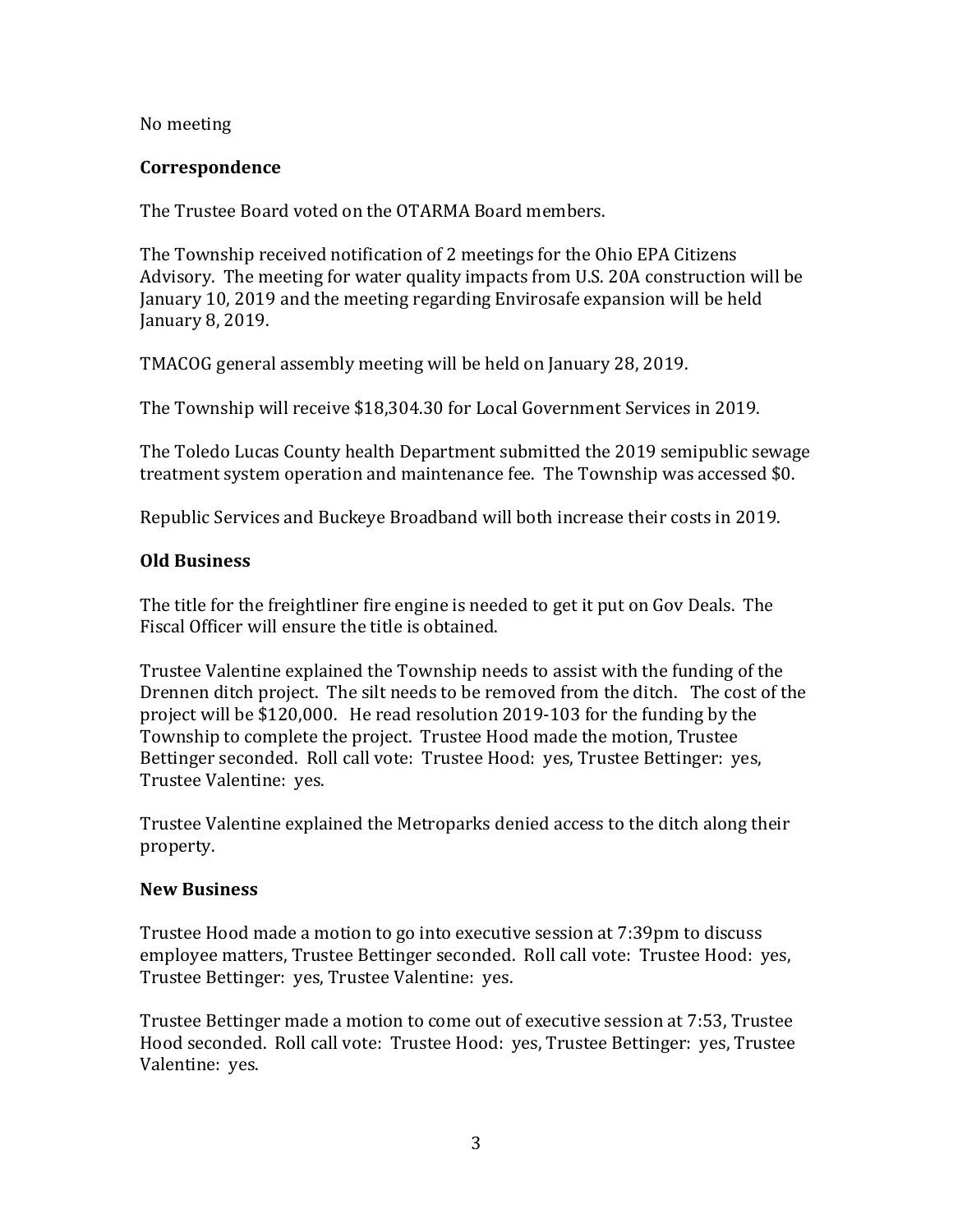Trustee Valentine explained Road employee, Mark Cerda, gave his letter of resignation. He will be employed on call.

William Brazeau's resume was discussed and Trustee Valentine offered a motion to hire him at \$15.75/hour for the first 90 days and after that he will earn \$19/hour. Trustee made the motion to hire, Trustee seconded. Roll call vote: Trustee Hood: yes, Trustee Bettinger: yes, Trustee Valentine: yes.

Trustee Hood made a motion to go into executive session to discuss pending litigation at 7:57, Trustee Bettinger seconded. Roll call vote: Trustee Hood: yes, Trustee Bettinger: yes, Trustee Valentine: yes.

Trustee Hood made a motion to come out of executive session at 8:08pm, Trustee Bettinger seconded. Roll call vote: Trustee Hood: yes, Trustee Bettinger: yes, Trustee Valentine: yes.

Trustee Valentine explained the history of the Carlton Arnold case against the Township. He sued the Township, and one of Mr. Arnold's concerns was his severance package needed to be enforced. Trustee Valentine explained that is illegal according to the Ohio Revised Code to offer severance packages.

There is a trial date set for February 17, 2019

Trustee Bettinger made a motion to allow our insurance company provided through OTARMA to additionally represent us in the Carlton Arnold case, Trustee Hood seconded. Roll call vote: Trustee Hood: yes, Trustee Bettinger: yes, Trustee Valentine: yes.

A police report will be filed for missing equipment from the maintenance garage.

Trustee Bettinger made a motion to that all payroll will be electronic, Trustee Hood seconded. Roll call vote: Trustee Hood: yes, Trustee Bettinger: yes, Trustee Valentine: yes.

#### **Open to the Public**

Jack Gulvas, resident, asked if the property given to the parks could be given back to the Township. Trustee Valentine explained the parks will do what they want although the Township did offer an unsuccessful land swap. They offered to buy, but not swap.

James Morgan, resident, asked if the JEDZ meeting from November had minutes available. He also wanted minutes from zoning. We will get the minutes for him.

Ray Palawczyk, resident, asked if a County Commissioner could be sued personally when they are out of office.